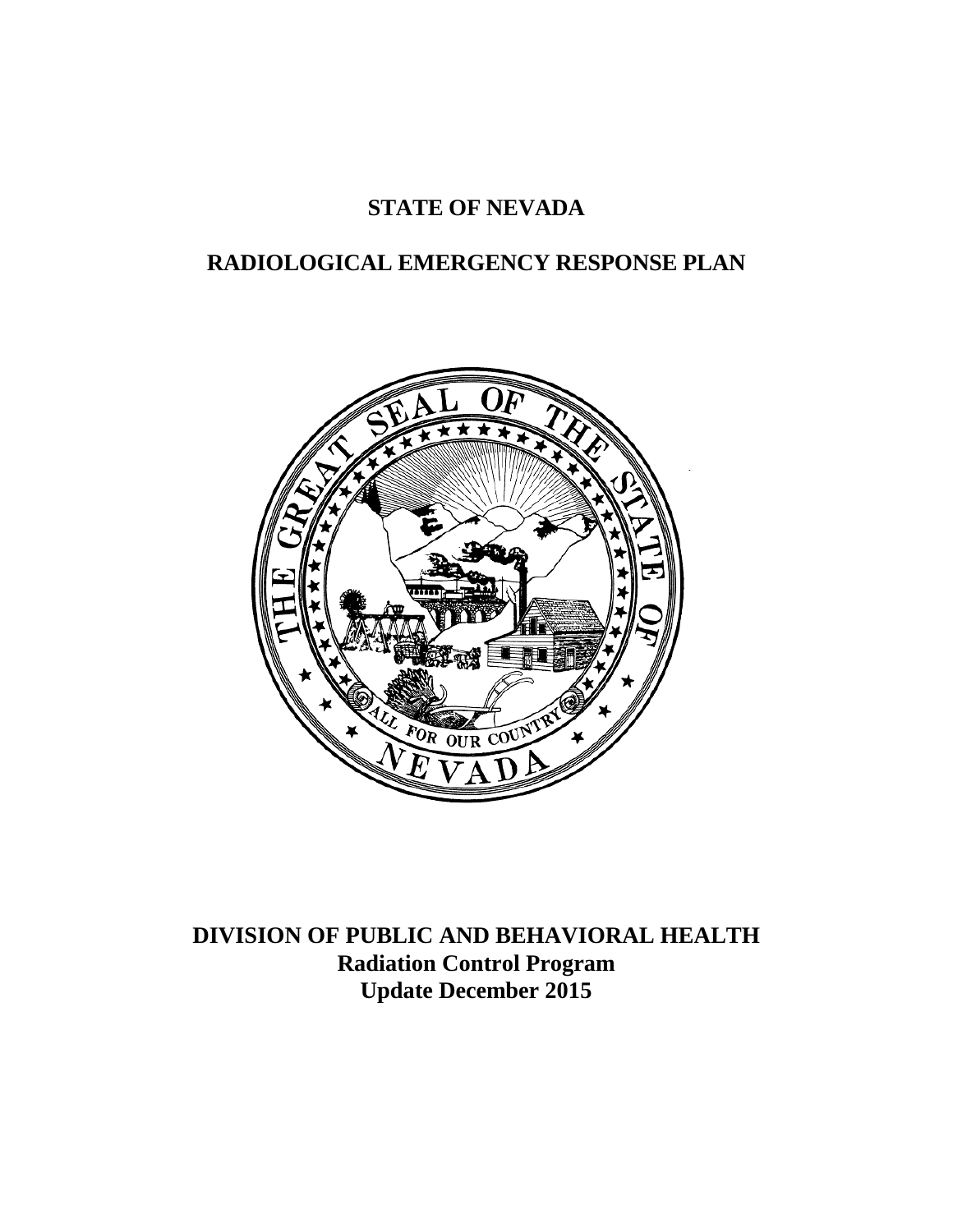## STATE OF NEVADA

## RADIOLOGICAL EMERGENCY RESPONSE PLAN

## TABLE OF CONTENTS

|       | <b>TABLE OF CONTENTS</b>                                                                                          | $\mathbf{1}$   |
|-------|-------------------------------------------------------------------------------------------------------------------|----------------|
| I.    | <b>PURPOSE</b>                                                                                                    | $\overline{2}$ |
| Π.    | <b>DEFINITIONS</b>                                                                                                |                |
| Ш.    | <b>OBJECTIVES</b>                                                                                                 | $\overline{2}$ |
| IV.   | <b>DISCUSSION</b>                                                                                                 | $\overline{2}$ |
| V.    | RADIOLOGICAL RESPONSE RESOURCES IN NEVADA                                                                         | 3              |
|       | Division of Public and Behavioral Health - Radiation Control Program                                              |                |
|       | Nevada Division of Emergency Management                                                                           |                |
|       | U.S. Department of Energy National Nuclear Security Administration –<br>Nevada Site Office                        |                |
|       | <b>Other State and Local Authorities</b>                                                                          |                |
| VI.   | INFORMATION NEEDED BY DIVISION OF PUBLIC AND BEHAVIORAL HEALTH<br>CONCERNING INCIDENT INVOLVING RADIATION SOURCES | 5              |
| VII.  | ACTIONS TO BE TAKEN BY OTHER STATE AND LOCAL<br><b>EMERGENCY RESPONSE AGENCIES</b>                                | 6              |
| VIII. | NEVADA HOSPITALS WITH LIMITED RADIOLOGICAL ASSISTANCE<br><b>SUPPORT</b>                                           | 8              |
| IX.   | OTHER EMERGENCY PLANS                                                                                             | 9              |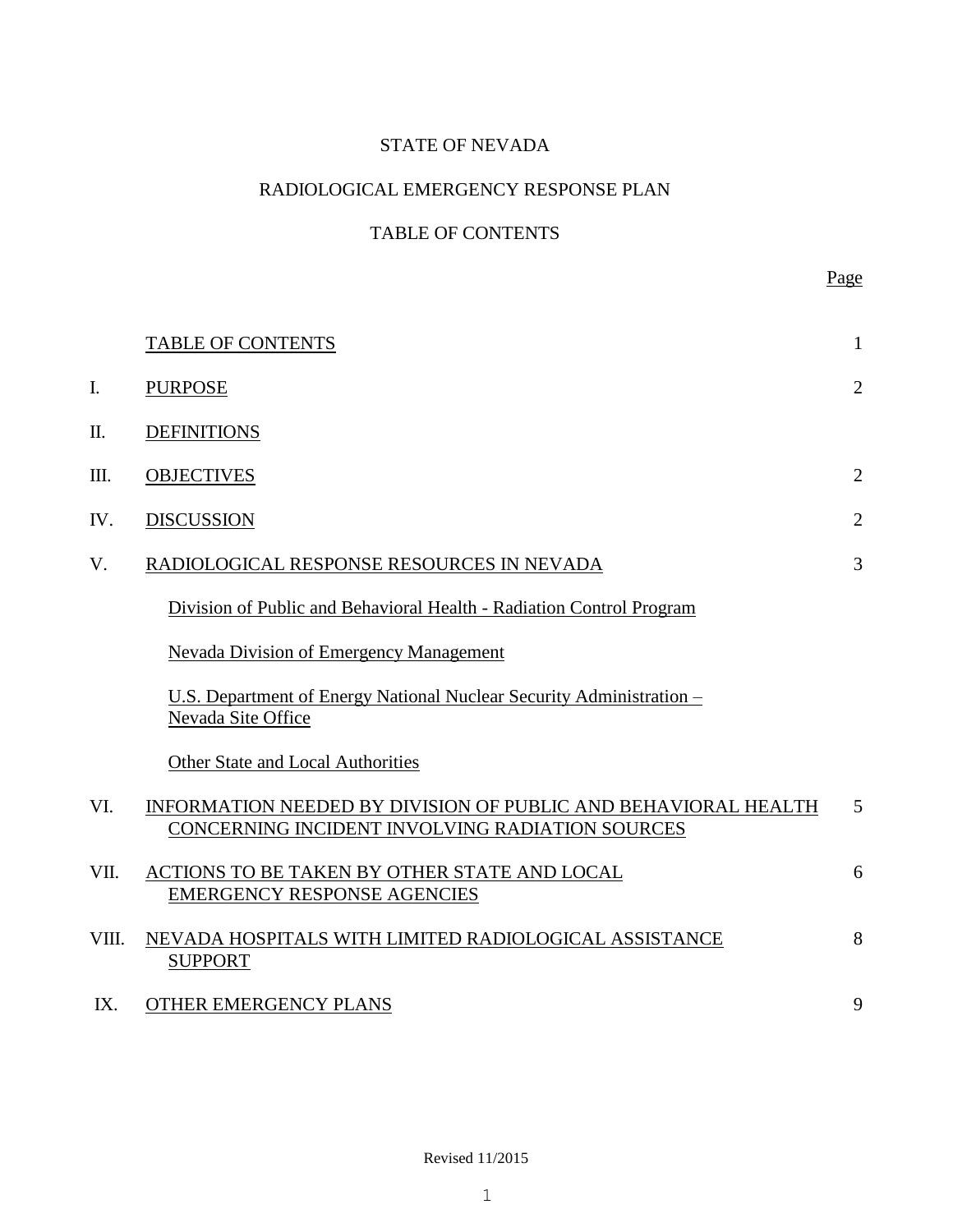## STATE OF NEVADA RADIOLOGICAL EMERGENCY RESPONSE PLAN

## I. PURPOSE

The purpose of this plan is to provide a mechanism for effective response to peacetime radiological emergencies in the State of Nevada. A radiological emergency can be any incident that results in the loss of control or potential loss of control of a radiation source so that a hazard or potential hazard to public health and safety or the environment exists.

## II. DEFINITIONS

None

## III. OBJECTIVES

- To identify agencies and individuals to be notified in the event of a radiological emergency in the State of Nevada.
- To provide guidance for Nevada radiological emergency response participants.
- To establish general protocols for requesting, obtaining or providing radiological response assistance.

## IV. DISCUSSION

This plan is intended for use by the response agencies in Nevada and incorporation into the Nevada State Comprehensive Emergency Management Plan and the Hazardous Materials Emergency Response Plan. The plan provides the basis for state radiological emergency response assistance to state, county and local response agencies in Nevada.

The Division of Public and Behavioral Health is designated by Nevada Revised Statute 459 as the state radiation control agency. Consequently, the Division of Public and Behavioral Health, Radiation Control Program is the state agency having primary responsibility to respond, in the state, to any radiological emergency, or non-emergency incident.

The Radiation Control Program radiological emergency response personnel are located in Carson City and Las Vegas. State resources of trained radiological emergency response personnel and equipment are limited and it is anticipated during some emergencies that the resources of neighboring counties, neighboring states and/or federal agencies may be requested.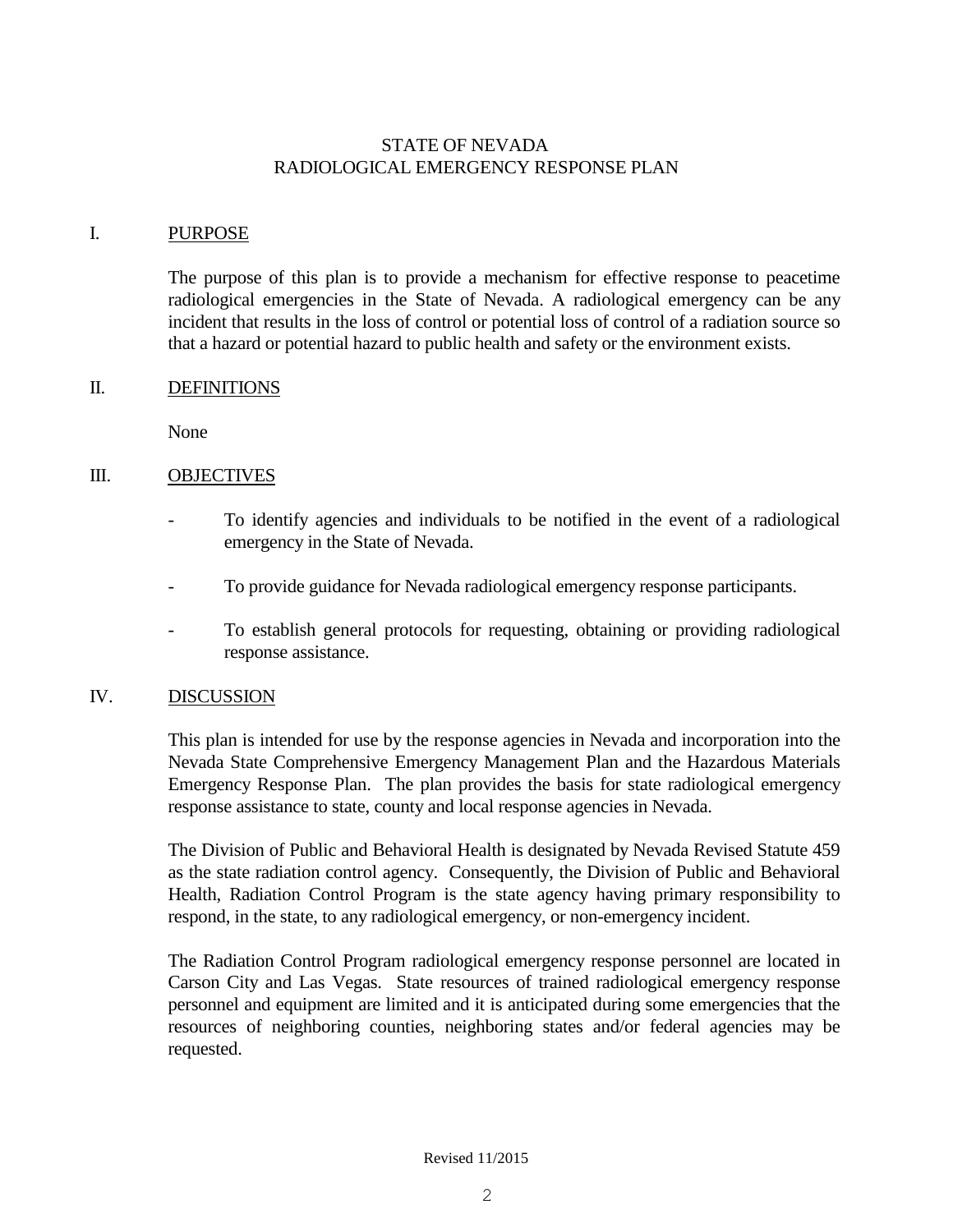Local emergency response authorities which have "first-on-scene" responsibilities include law enforcement agencies, fire departments and other emergency first-responders. These agencies are responsible to perform radiological emergency response actions to the limits of their training as well as the associated functions such as traffic control, crowd control, fire suppression and other incident management activities. The Radiation Control Program should be notified of all radiation related incidents. Requests for on-site technical assistance or incident management should be clearly communicated in the event that the incident is expected to exceed local capabilities.

## V. RADIOLOGICAL RESPONSE RESOURCES IN NEVADA

Division of Public and Behavioral Health - Radiation Control Program

| 1 (877) GET RAD 1 (438-7231) | 24-hour Emergency Hotline |
|------------------------------|---------------------------|
| (775) 687-7550               | <b>Business Number</b>    |
| (775) 687-7552               | <b>FAX</b>                |
| (775) 687-0400               | NHP Dispatch (Backup)     |

The Radiation Control Program may be contacted to provide radiological assistance to federal, state, county or local agencies or the general public as necessary. Radiological assistance may be obtained by calling the any of the numbers listed above. The Nevada Department of Public Safety (DPS), Highway Patrol Dispatch Center is the backup method for contacting Radiation Control Program Staff and to contact the Division of Emergency Management.

### Nevada Department of Public Safety

Division of Emergency Management

| $(775)$ 687-0300 | During Business Hours    |
|------------------|--------------------------|
| $(775)$ 687-0400 | NHP Dispatch After Hours |

The Nevada Division of Emergency Management (DEM) will serve as the statewide coordination resource at the state level during a radiological emergency. DEM will assist the Radiation Control Program in the event that resources are necessary from other state agencies such as transport vehicles, helicopters, aircraft and other specialized support resources. DEM also assists coordination of county/local agency resources. DEM must be notified of all radiological incidents even if they are not asked for assistance.

Highway Patrol Division

| $(775)$ 687-0400 | Northern Command (Reno/Carson City) |
|------------------|-------------------------------------|
| $(702)$ 486-5393 | Southern Command (Las Vegas)        |
| $(775)$ 753-1171 | Central Command (Elko)              |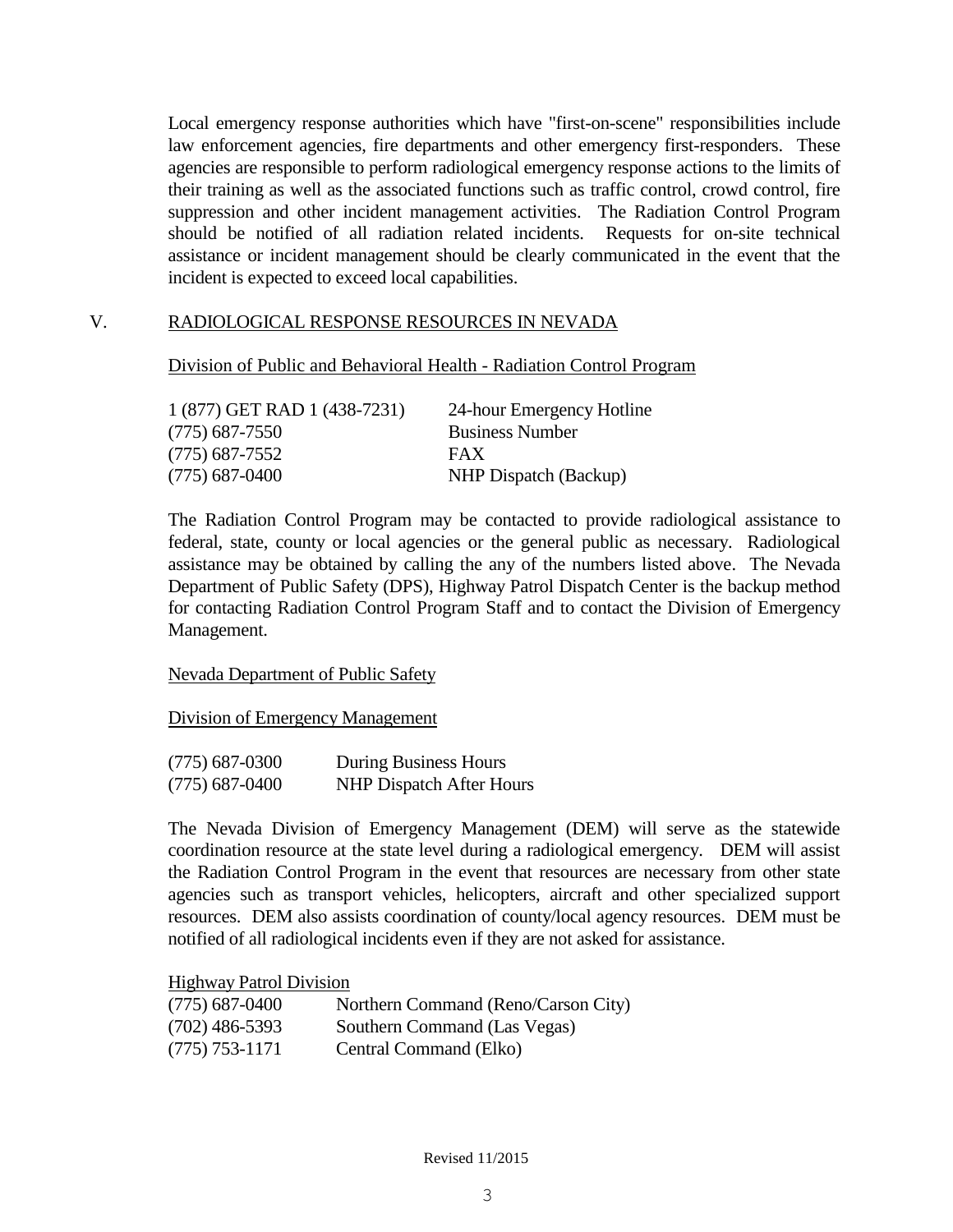The DPS Highway Patrol Division has the ability to do limited assessment of radiological emergencies and is usually the first state agency on scene, particularly for transportation related incidents. They will act as the State On-Scene Coordinator (SOSC) until the appropriate SOSC specialist arrives. DPS dispatch centers are the backup means to contact and communicate with most state response agencies.

## U.S. Department of Energy - Nevada Field Office & Remote Sensing Laboratory

The U.S. Department of Energy - Nevada Field Office (DOE-NFO) is a resource that may be available to assist with radiological incidents. They have a variety of radiological assistance programs including RAP, FRMAC, NEST, & AMS. DOE-NFO should only be contacted by the Division of Public and Behavioral Health or through NDEM for Radiological Assistance. DOE-NFO may respond directly if the DOE is responsible for the material and has access to other DOE resources. The state Radiation Control Program should be involved any time Federal agencies respond to a radiological incident in Nevada.

### U.S. Environmental Protection Agency

Contact through the National Response Center 1 (800) 424-8802

EPA's Radiation and Indoor Environments National Laboratory has re-located to Montgomery, Alabama. EPA provides assistance with the response and disposal for orphaned sources, and with environmental mitigation and remediation. EPA assistance is requested by contacting the National Response Center and working through the assigned On Scene Coordinator.

## Other State and Local Authorities

The National Guard, 92<sup>nd</sup> Civil Support Team (CST) is a statewide responder for radiological incidents based out of Carson City. The CST can be ordered by the Governor or requested by local and state agencies for secondary support though DEM.

The Las Vegas Metropolitan Police Department-ARMOR team is a Clark County based responder for radiological incidents; they also have capabilities to support surrounding counties.

State and local agencies such as law enforcement, fire department, and other health and safety authorities are vital to evaluate and/or control some radiological emergency details due to their unique local agency authority. These agencies are encouraged to contact the Radiation Control Program as soon a radiological incident is identified, and especially if the scope of the incident is expected to exceed local capabilities.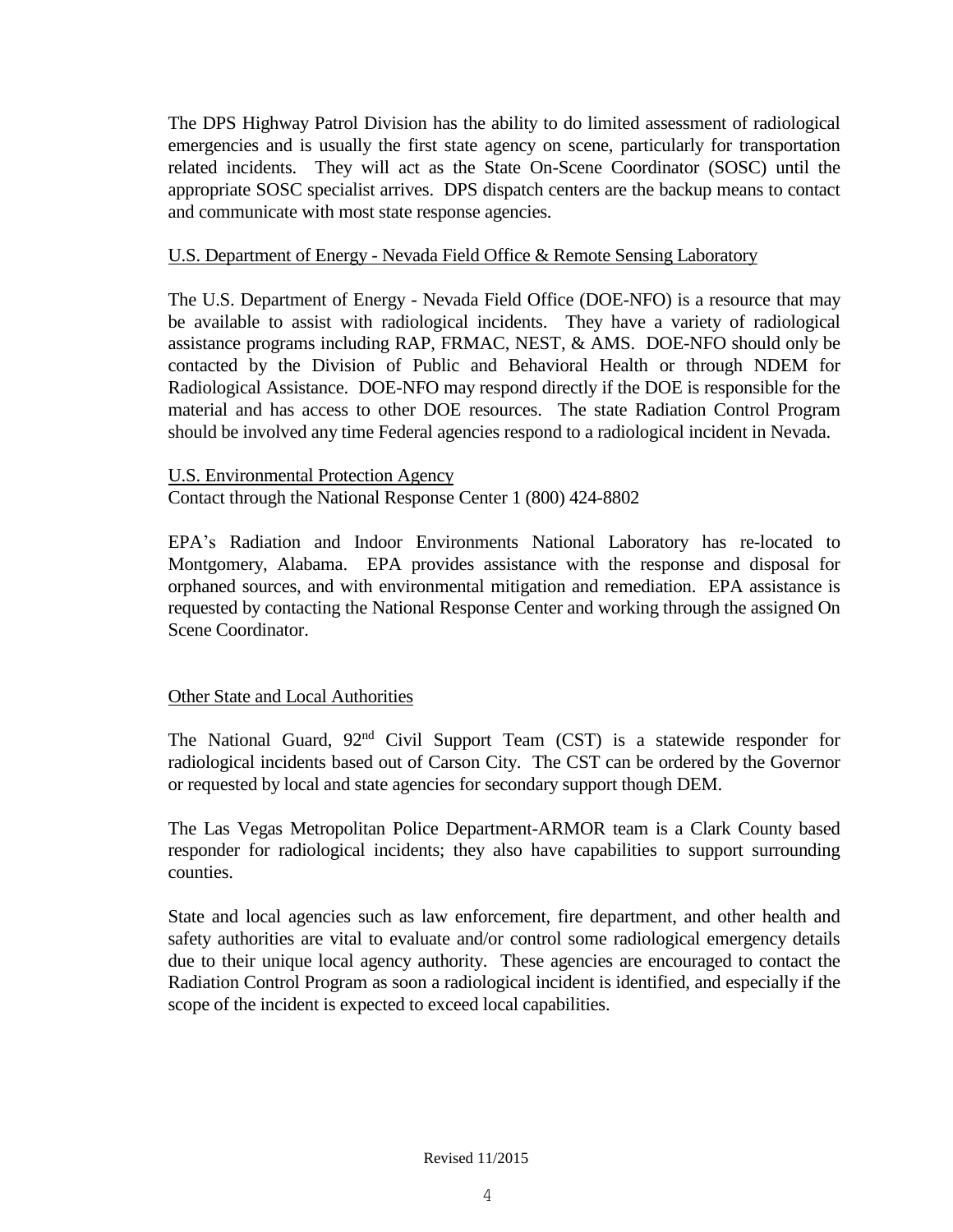## VI. INFORMATION REQUIRED BY THE DIVISION OF PUBLIC AND BEHAVIORAL HEALTH, RADIATION CONTROL PROGRAM FOR SUSPECTED RADIATION INCIDENTS

The following information should be obtained (to the extent possible without delaying the report) and provided to the Division of Public and Behavioral Health and Nevada Division of Emergency Management.

| Nevada Radiation Control Program (24hr): | 1(877) 438-7231  |
|------------------------------------------|------------------|
| Nevada Division of Emergency Management: | $(775)$ 687-0300 |
| Nevada Highway Patrol (24 hr.):          | $(775)$ 687-0400 |

- 1. Caller's Information: Name: Location / Affiliation: Telephone Number: ( )
- 2. Location and description of the radiation incident:
- 3. Why does the caller think a radiation source or radiation hazard is involved?
- 4. Has the immediate area of the incident or radiation source been isolated? Barricaded? Roped-off? Otherwise restricted to prevent public entry?
- 5. Name of the person, trucking company, manufacturing plant, doctor's office, etc. associated with or cause of the incident? (including phone number)
- 6. What kind of radiation source is involved? (radioactive material, X-ray, other) How do you know this?
- 7. Any indication of the quantity of radioactive material or size of radiation source involved? (amount, size of packages, quantity identified on paperwork, etc.)
- 8. What type of package(s) is the radioactive material/source contained in? (55-gallon drums, boxes, vials, casks, etc.) What is the condition of the packages?
- 9. Any measurements from radiation detection instruments? Who took the measurements (name, agency and telephone number at responder location)? What instruments were used?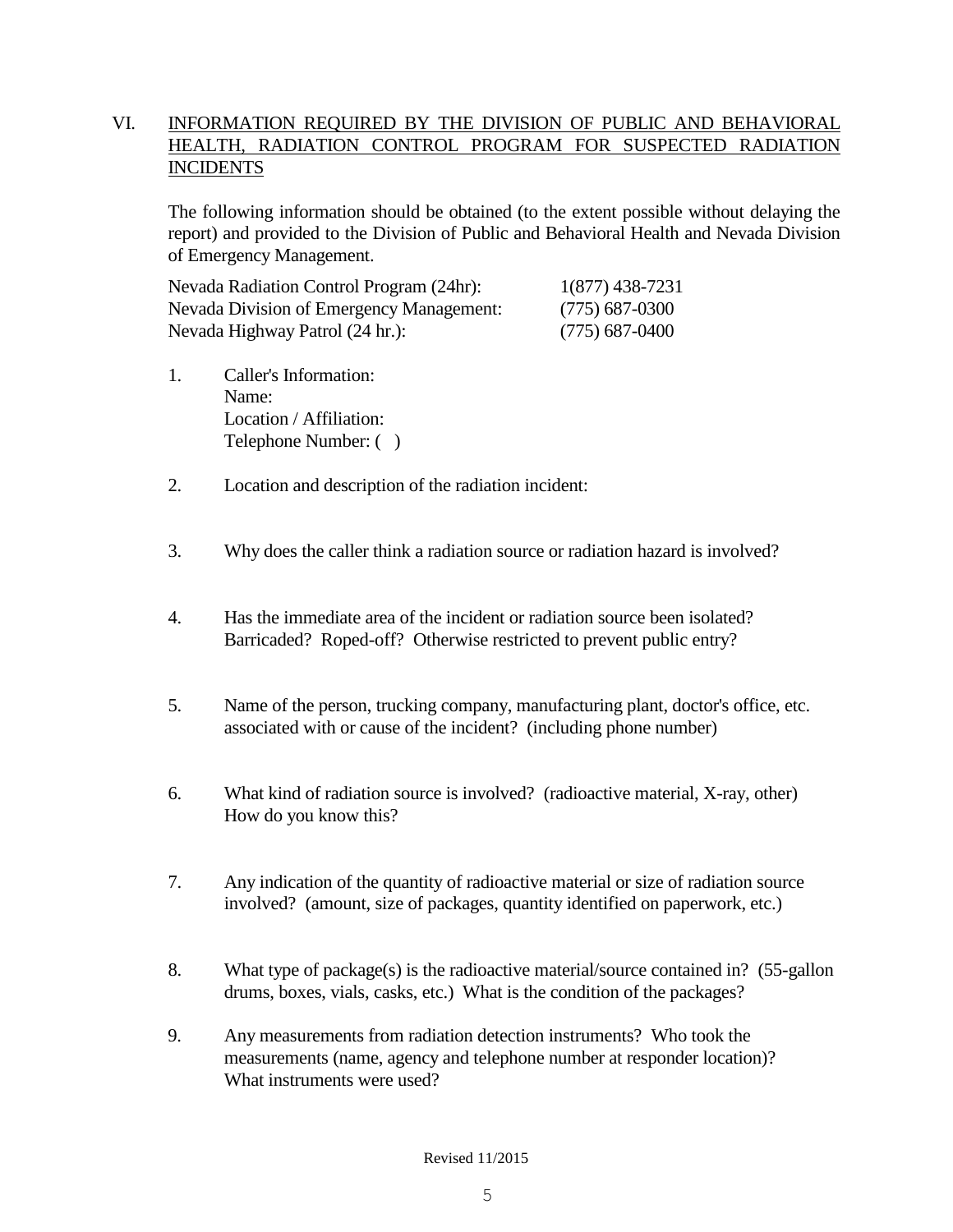## VII ACTIONS TO BE CONSIDERED BY STATE AND LOCAL EMERGENCY RESPONSE AGENCIES

The assistance to be given by trained local emergency first-response personnel such as law enforcement and fire department personnel in response to a radiological incident is determined by the scope and magnitude of the incident. It is not feasible to establish rigid procedures for response to all the incident variables but the following general guidelines will apply to most response requirements.

The emergency actions listed below should be taken by first-on-scene response personnel prior to the arrival of trained radiological emergency response personnel.

- 1. Rescue any injured victims and administer emergency first aid. Arrange for transport of seriously injured to the nearest medical facility. Inform ambulance and hospital personnel that patient may be radioactively contaminated. Wrap patient in blanket or other light-weight covering to minimize spread of possible radioactive contamination.
- 2. Fire response
- 3. If radiation sources are suspected, notify appropriate radiological emergency response agencies immediately in accordance with the emergency notification procedure in this document. Be prepared to provide the information requested on Page 4 of this document.
- 4. Keep the public away from the incident site if possible. Determine if other chemical or biological hazards exist and establish the appropriate exclusion zone and protective action distance as outlined in the North American Emergency Response Guidebook and other guidance documents.

If it is determined that only radiation sources are involved and no other hazard or suspected radiological materials, establish an exclusion zone of 150 ft. or more as determined by trained personnel using appropriate, calibrated, operational radiation instruments to determine a radiation field of 2 milliroentgens per hour (2 mR/hr).

For an incident involving spent nuclear fuel or nuclear weapons, a radius of approximately 1,000 feet or more may be appropriate if a shipment has been opened or until qualified radiation measurements can be made.

Avoid handling debris except to remove injured victims. Restrict public access until the extent of radiation hazard, contamination, etc. is known.

5. Obtain names and addresses of personnel involved in the incident and other response individuals. Detain and isolate any personnel who may have been exposed to the radiation hazard if they are not significantly injured (requiring evacuation to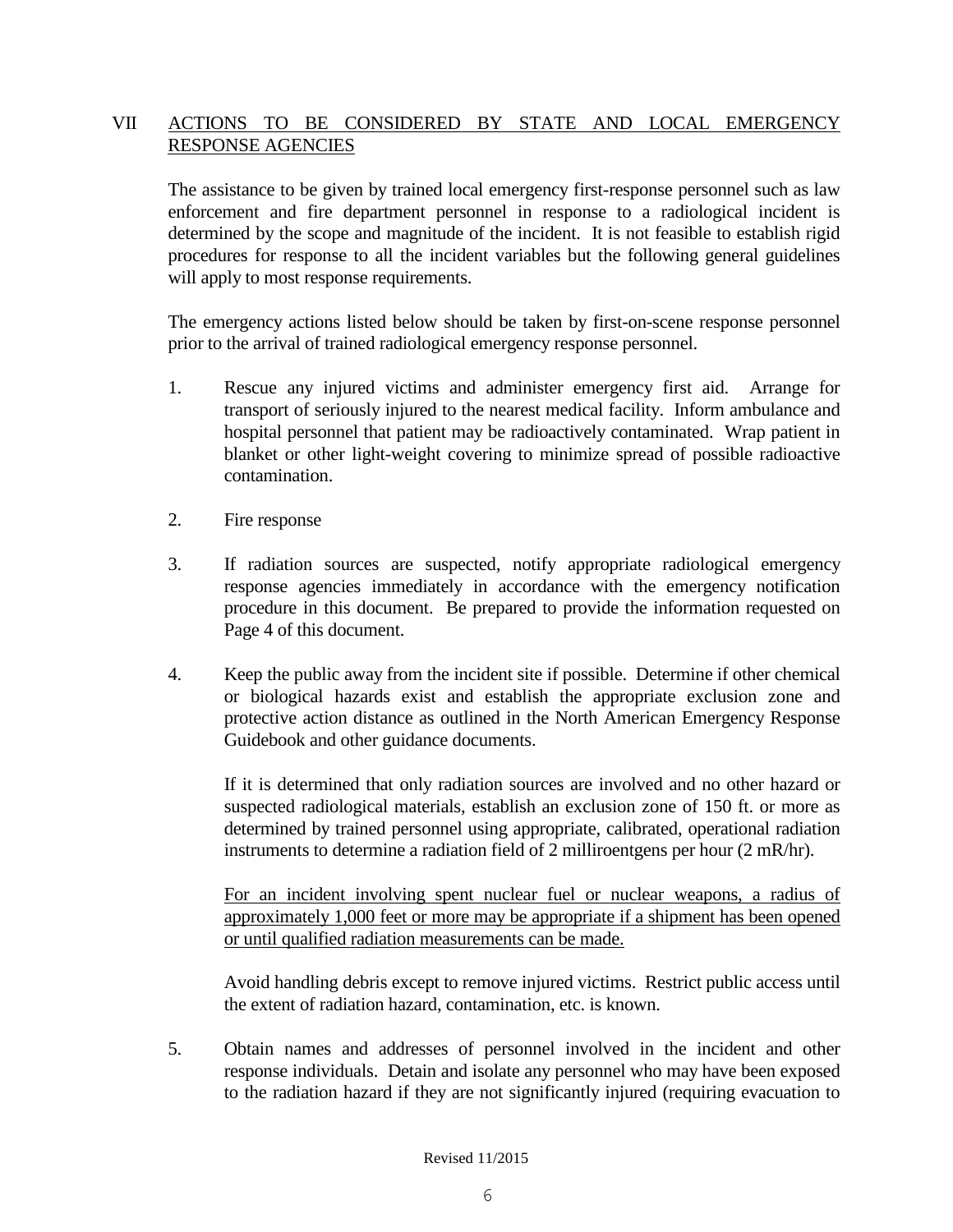medical facilities). These uninjured persons may provide important information concerning the incident and must be surveyed for contamination radioactive material before release to return to work or home.

- 6. Extinguish fires from upwind and assume the fires involve toxic chemicals and/or radioactive materials until confirmed by radiological staff to be absent. Avoid fumes, smoke, or dust associated with the incident as you would with any fire involving unknown hazards. Segregate equipment and clothing used at the fire until monitored for radioactive contamination before departure from the incident scene.
- 7. If the incident involves a transportation route or vehicles are involved, detour traffic around the incident site. Minimize movement of vehicles involved in the incident when clearing the right-of-way. Prevent passage of personnel or vehicles through the incident area until it has been surveyed and released by radiological personnel for radioactive contamination.
- 8. Do not eat, drink, or smoke in the area of the incident. Outside of the incident area, take care to not consume food or water that may have been in contact with material from the incident area.
- 9. Conduct radiation contamination surveys only if qualified to make radiological evaluation of the incident site. Advise the incident commander of suspected radiation contamination or otherwise be prepared to advise trained radiological emergency response agencies upon their arrival at the scene.
- 10. If radioactive contamination is confirmed, advise participating on-scene authorities of the need to implementing decontamination procedures of personnel, equipment and other resources at the site in order to limit the source and extent of contamination.

If radioactive contamination of injured victims is suspected, advise ambulance drivers or anyone transporting injured victims and receiving hospital personnel that the accident victims should be treated as if contaminated until actual assessment or radiological or non-radiological (chemical) contamination can be made.

If radiological contamination is not known, treat the victim as if non-radiological agents are involved until complete assessment can be made.

In general, radiological contamination found during most incidents does not present an immediate life-threatening condition. Remember: Your personal effects, clothing, etc. can be recovered or replaced if they are subjected to radioactive contamination; your lack of life-saving actions can never save someone from death.

**\***Any vehicle involved in the incident or that transports contaminated patients must be surveyed and released by the Radiation Control Program.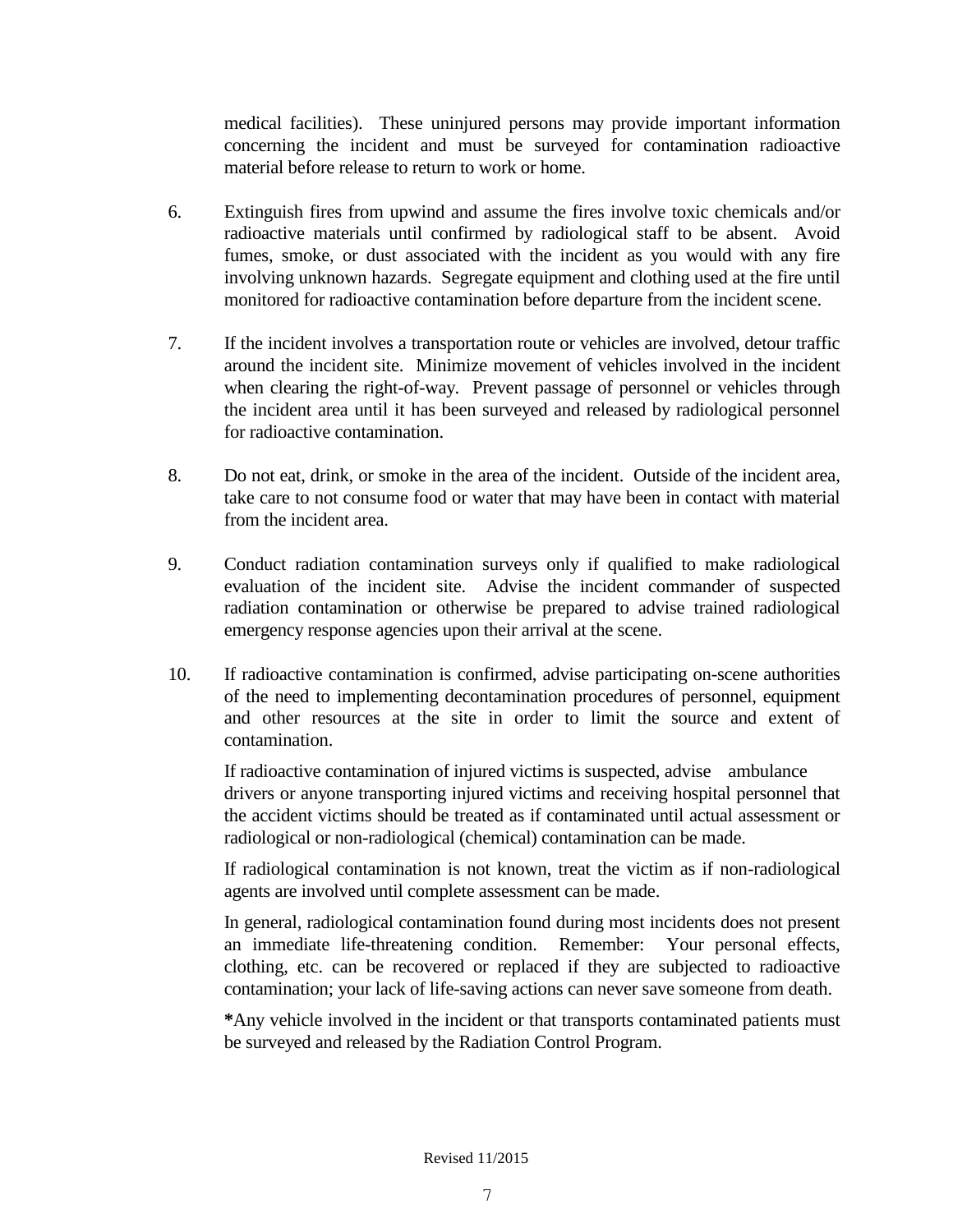### VIII. NEVADA HOSPITALS WITH LIMITED RADIOLOGICAL ASSISTANCE SUPPORT

The Nevada hospitals listed below have medical programs which may use radioactive materials including personnel and equipment that may be helpful to determine if the injured accident victims are contaminated with radioactive materials.

These facilities can be contacted for radiological assistance during an incident if injured victims will be transported for treatment or if the Radiation Control Program or other radiological assistance cannot be obtained to assist at the scene of the incident. Bear in mind these resources may only be practical if contaminated accident victims are transported to that facility. You should ask to speak to someone in the nuclear medicine or radiology department or emergency room if you decide to contact the facility for assistance at the hospital. It is suggested that contacting these facilities in the response planning phase prior to actual need during an incident would provide the best information to your agency.

#### LAS VEGAS

University Medical Center, 1800 W. Charleston Blvd (702) 383-2000 Sunrise Hospital Medical Center, 3186 S. Maryland Pkwy (702) 731-8000 Valley Hospital Medical Center, 620 Shadow Lane (702) 388-4000 Desert Springs Hospital, 2075 E. Flamingo Road (702) 733-8800 Summerlin Hospital Medical Center, 655 Town Center Drive (702) 233-7000 Mountain View Hospital Medical Center, 3100 N. Tenaya Way (702) 255-5000 Southern Hills Hospital Medical Center, 9300 W. Sunset Road (702) 880-2100 St. Rose Dominican Hospital San Martin, 8280 W. Warm Springs (702) 492-8000 Centennial Hills Medical Center, 6900 N. Durango Dr (702) 835-9700 Spring Valley Hospital Medical Center, 5400 S. Rainbow Blvd (702) 853-3000

### NORTH LAS VEGAS

North Vista Medical Center, 1409 E. Lake Mead Blvd (702) 649-7711 VA Medical Center Mike O'Callahan Facility, 4700 N. Las Vegas Blvd (702) 653-2260

#### **HENDERSON**

St. Rose Dominican Hospital De Lima Campus, 102 E. Lake Mead Dr (702) 564-2622 St. Rose Dominican Hospital Siena Campus, 3001 St. Rose Pkwy (702) 616-5000

#### BOULDER CITY

Boulder City Hospital, Inc., 901 Adams Blvd, (702) 293-4111

#### RENO

Renown Medical Center, 77 Pringle Way (775) 328-5638 CHW St. Mary's Regional Medical Center, 235 W. Sixth St (775) 789-3177 VA Medical Center, 1000 Locust (775) 786-7200 South Meadows Medical Center, 10101 Double R Blvd. (775) 982-7000

#### SPARKS

Northern NV Medical Center, 2375 E. Prater Way, (775) 331-7000

#### CARSON CITY

Carson-Tahoe Regional Medical Center, 1600 Medical Parkway, (775) 445-8000

#### ELKO

Northeastern Nevada Regional Hospital, 2001 Errecart Boulevard, (775) 331-7000

### FALLON

Churchill Community Hospital, 801 E Williams Ave., (775) 423-3151